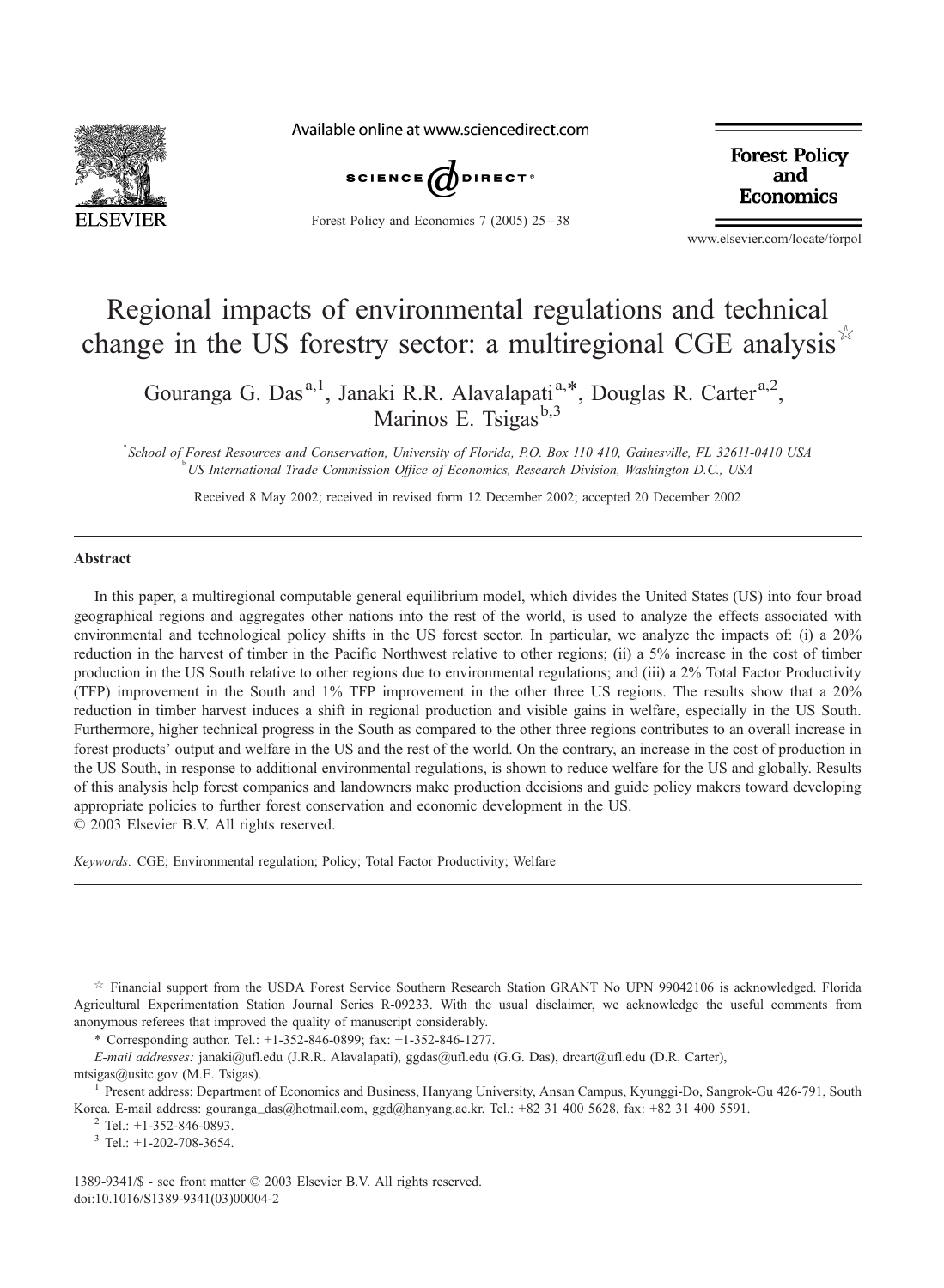#### 1. Introduction

Historically, the United States (US) maintained a comparative advantage in industrial wood production based on the vast coverage of old growth forestlands. In the recent past, however, growing environmental concerns has ushered in new legislation regarding conservation and use of forestlands. On the one hand, there is growing pressure to limit timber harvest on national forestlands. For example, regulations for protecting the northern spotted owl and restrictions on the use of public lands in the Pacific Northwest (PNW) region has led to declining timber removals, shifts in timber production to the US South, and higher imports from Canada. More recently, congressional bill HR 1494 entitled the 'National Forest Protection and Restoration Act' proposed the elimination of commercial logging activity on all national forestlands. Further restrictions on timber production are possible, given increasing environmental concerns and associated regulations which are expected to increase production costs. On the other hand, technological change via advances in forest biotechnology and increasing investments in intensive forest management are improving forest productivity.

The anticipated impacts of environmental regulations and improvements in forest productivity may not be uniform across the US as there are significant regional variations in forest ownership and investment potentials for productivity enhancements. For example, private forestland is more concentrated in the US South while public forestland is more pronounced in the West. One can, therefore, expect higher forest investment and higher productivity improvements in the US South relative to the West. Alternatively, one can expect more forest set-asides in regions where public forests dominate relative to private forests. As such, the impact of HR 1494 or other forest set-asides may be more significant in the West relative to the South.

The purpose of this paper is to estimate the effects of a set of potential forest policy changes using an interregional model that divides the US into four broadly defined regions namely: the Pacific Northwest (PNW); the US South (South); the North; and the Pacific Southwest (PSW) (see Appendix A). We also assume that the forest sector is a significant part of the United States economy and the US is a major player in global forest products markets. Finally, we link US forest

sectors with other sectors of the US economy and the US with the rest of the world by using an inter-sectoral and inter-regional model. The primary objective of this analysis is to illustrate regional impacts accruing from forest policy changes in different US regions. In this paper, a multi-regional computable general equilibrium model, which segregates the US into four broad geographical regions and aggregates the other foreign economies into the composite rest-of-the-world (ROW), is used to analyze the effects associated with environmental and technological policy repercussions. Thus, the analysis, by furnishing the impacts of potential policy changes, has significance for providing a basis for formulation of public policy in promoting investment in research in technological improvement in the forestry sector and also helps policy makers devise appropriate forest policies so as to foster economic benefits in the US. The applied general equilibrium framework enables us to evaluate the impacts via inter-sectoral and inter-regional linkages.

The paper is organized as follows. Section 2 provides an empirical basis for simulating: (i) the impact of a 20% reduction in logging output in the PNW; (ii) the effects of a 5% increase in the cost of logging production in the South; and (iii) the effects of differential rates of TFP improvements in the South (i.e.  $2\%$ ) vis-à-vis the other three US regions (i.e. each 1%). Section 3 describes the methodology, model and database used to conduct simulations. Section 4 presents selective simulation results. Section 5 concludes.

#### 2. Contemporary issues affecting the US forestry and simulation design

### 2.1. Reductions in timber harvest in the Pacific **Northwest**

Over the past 2 decades, the role of public forestlands in biodiversity conservation and ecosystem management has been emphasized [\(Thomas et al.,](#page--1-0) 1990). For example, protection of the habitat for the northern spotted owl (Strix Occidentalis Caurina) has put more restrictions on the use of public lands in the PNW. According to [Haynes \(2001\)](#page--1-0), timber harvest in the PNW fell from 26% of US production in 1986 to 15% in 1996, while the value of this timber fell from 40% to 24%. As a result, there has been a subsequent